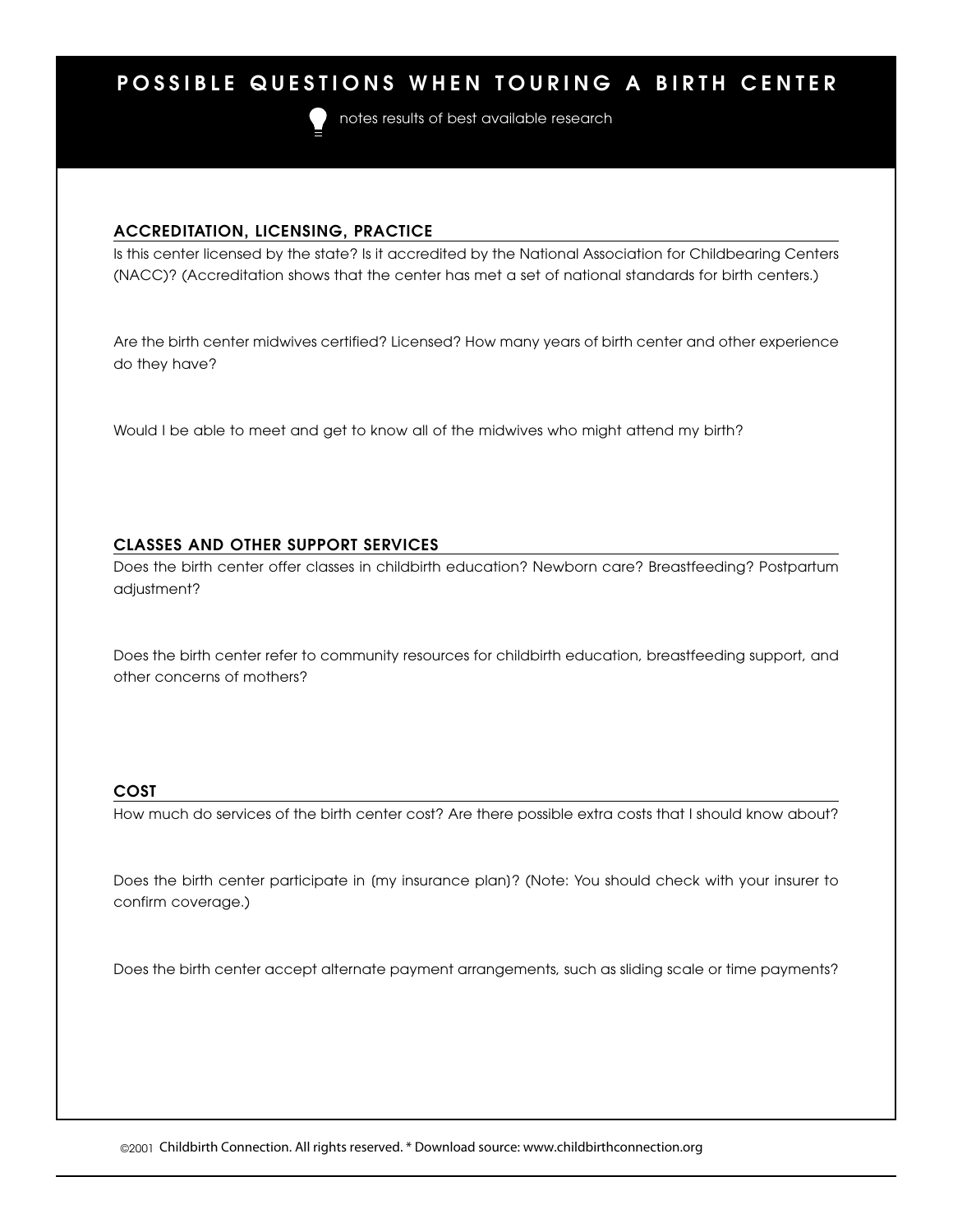# **TRANSFER OF CARE**

During pregnancy, what conditions would require me to transfer to the care of another provider?

During labor, what situations would require me to transfer to a hospital?

If transfer becomes necessary, what is the back-up hospital and who are the back-up physicians? How can I arrange to tour the site and meet the physicians?

What is your rate of transfer during labor? What is the most common reason for transfer? What percentage of women who transfer have cesarean sections?

Would my midwife be able to remain active in my care if I need to transfer to a hospital?

Could you give me some examples of emergencies that might arise during labor and birth and how you would handle them?

Under what circumstances would my baby need to be transferred to a hospital? Which hospital would it be? How would I arrange to see the facilities and meet the staff?

#### **CARE DURING LABOR AND BIRTH — COMPANIONS**

Do you have any policies that limit the number of people who could be with me during labor and birth? Can the baby's siblings be present? Is there an age restriction?

I know that birth centers can offer more one-to-one care than hospitals. Do the midwives here routinely provide continuous support during labor? [If not:] Do you have experience with trained labor support (doulas) during labor and birth? Do you encourage use of doula care?

*There are many well-established benefits and no known risks of doula care.*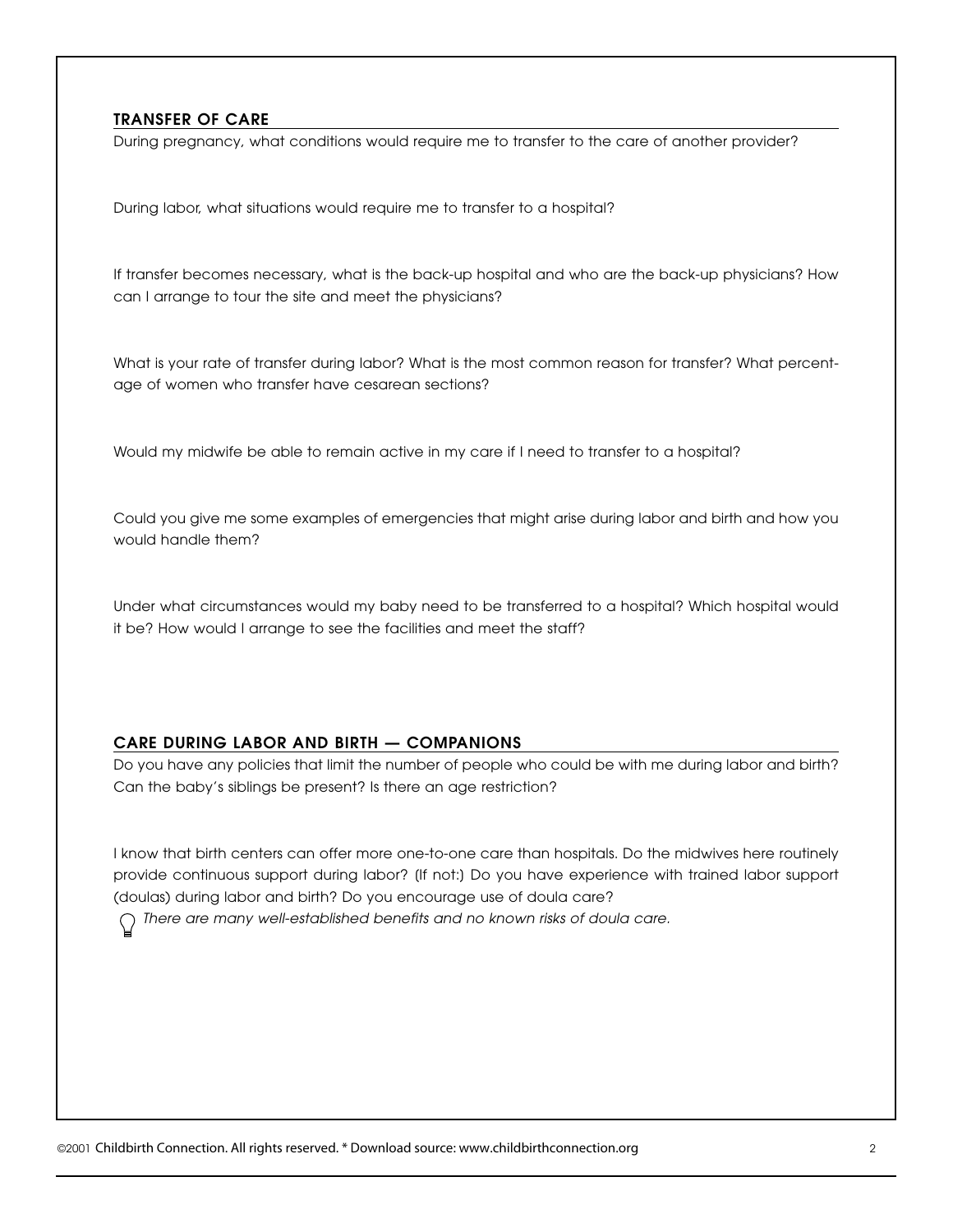# **CARE DURING LABOR AND BIRTH — INTERVENTIONS**

I know that most birth centers discourage continuous electronic fetal monitoring. Would you monitor my baby with a doppler (hand-held ultrasound device used to monitor the baby's heart) or fetoscope (stethoscope for listening to the baby's heart)?

*A doppler and a fetoscope are safe and effective options. These choices may give you greater freedom of movement and may reduce your chance of having a cesarean birth, compared to electronic fetal monitoring.*

What are your usual policies and practices about:

• IVs (intravenous lines) in labor

*The best available research finds that IVs are not appropriate as a routine practice.*

• freedom to be active and move about in labor

*The best available research supports the mother's choice, and her freedom to be up and about.*

• eating and drinking in labor

*The best available research supports drinking when thirsty and, if the mother is interested, eating lightly.*

• positions for birth.

*The best available research supports avoiding back-lying positions and supports the mother's choice among other positions.*

What is the usual care if a labor is progressing slowly?

*Many less invasive things can be done before deciding on a cesarean.*

What percent of the time do women giving birth here get an episiotomy (a cut to enlarge the opening of the vagina just before birth)?

*The best available research finds no benefit and various risks in routine or liberal use of episiotomy.*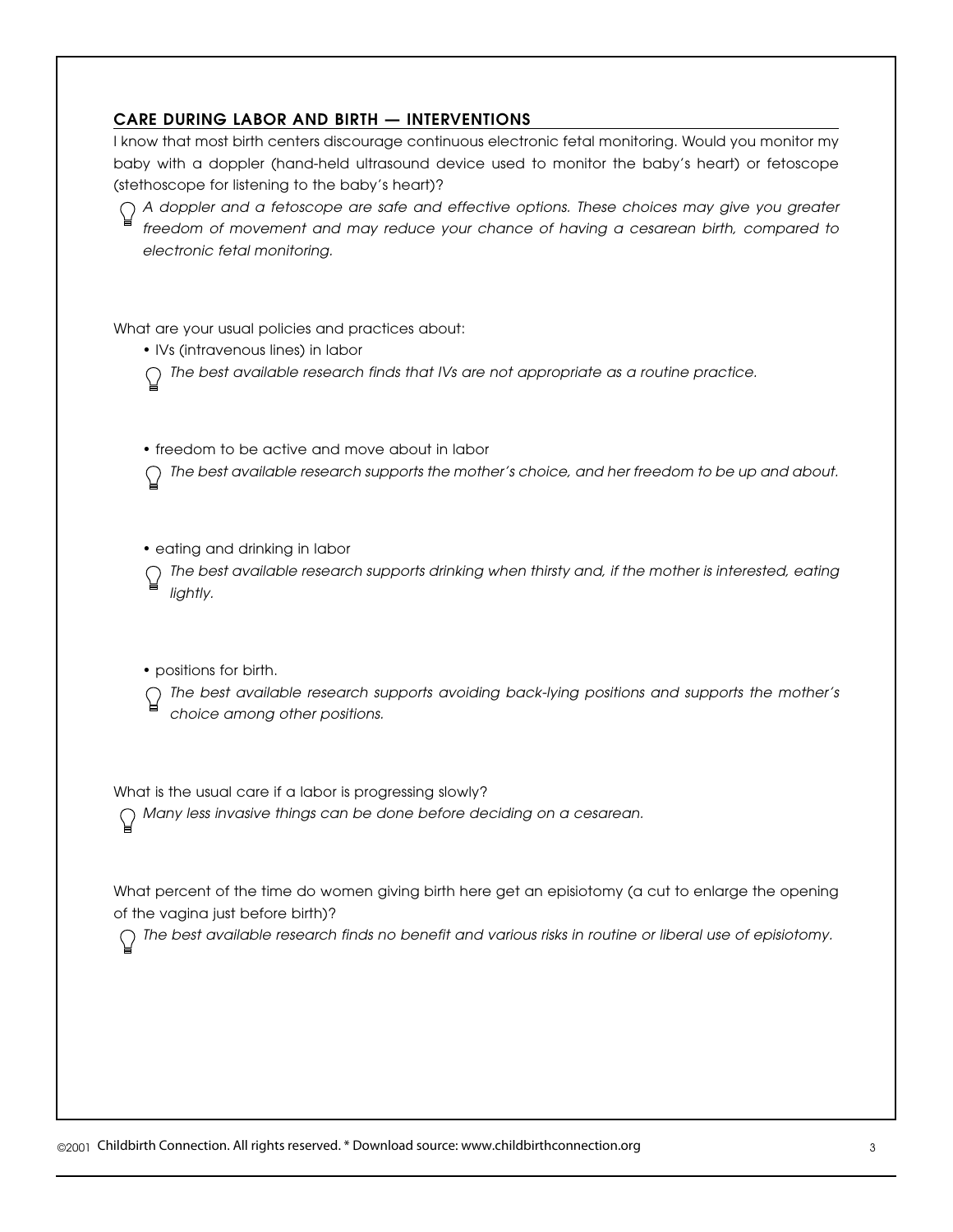# **CARE DURING LABOR AND BIRTH — HELP WITH PAIN**

How would you recommend that I prepare for managing pain during labor and birth?

*Because of important differences among choices for labor pain relief, it is important to become informed about pain relief options well before labor.*

What drug-free and drug measures for pain relief are available in this birth center?

*Drug-free methods and techniques can provide pain relief for women in labor, with limited or no side effects. Because of risks, pain medications may not be offered in out-of-hospital settings.*

What would happen if I decided that I want an epidural?

*An epidural can provide good pain relief, but it changes the course of labor in important ways and has various drawbacks. Due to undesired effects of epidurals and to the need for other interventions that are generally required with an epidural, they are not available in out-of-hospital settings. A woman would need to transfer out of birth center care and into hospital care to get an epidural.*

### **POSTPARTUM AND NEWBORN CARE**

What newborn care is routinely provided or offered if a baby is healthy?

Are there any reasons why my baby would need to be separated from me immediately or shortly after birth?

*The best available research supports no routine separation of mothers and babies after birth.*

What breastfeeding resources are available?

*Breastfeeding offers important benefits. Breastfeeding support from informed and experienced individuals can help mothers establish and maintain breastfeeding.*

Could my partner stay with me throughout my stay? What accommodations are available?